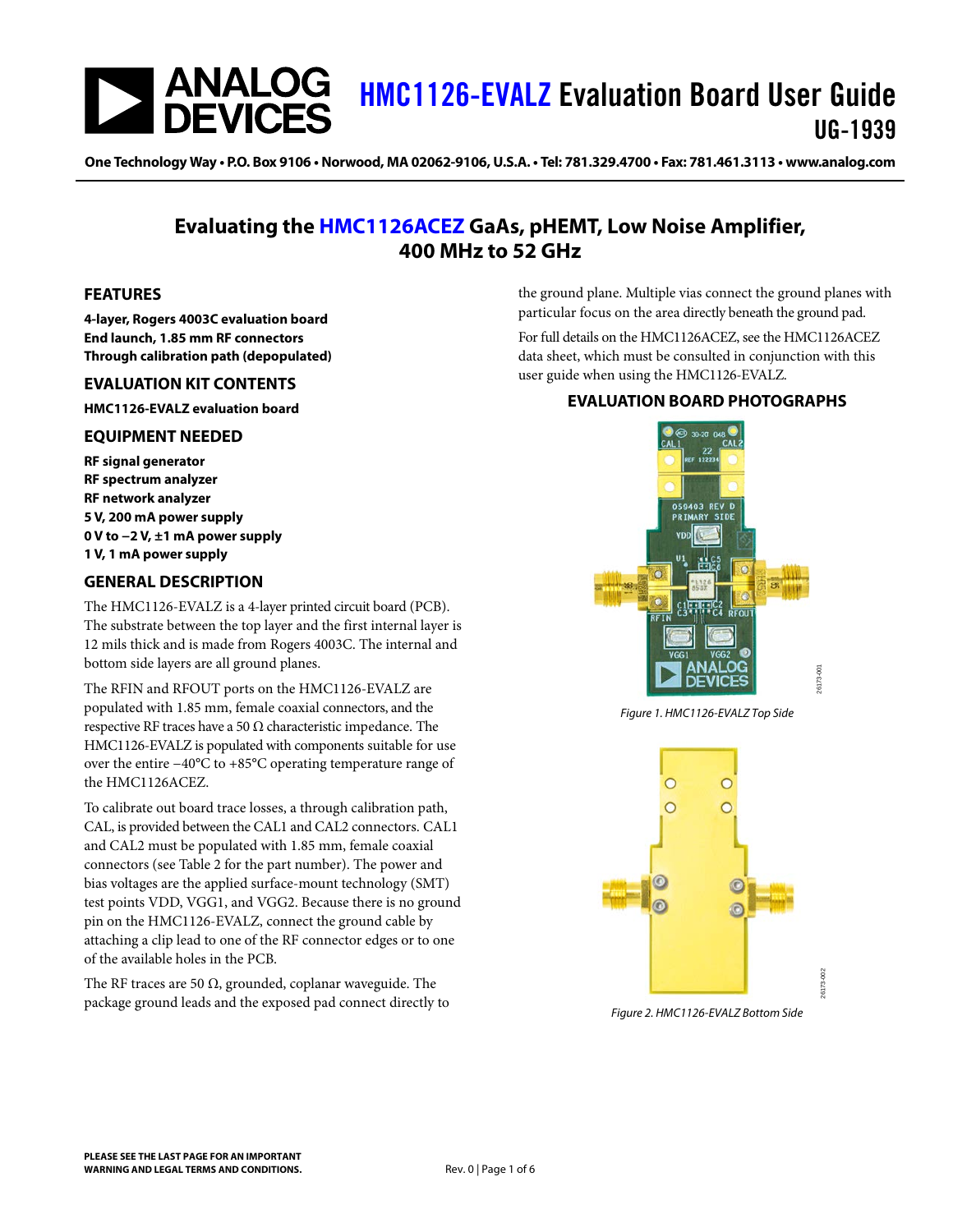# UG-1939 **[HMC1126-EVALZ](https://www.analog.com/EVAL-HMC1126?doc=HMC1126-EVALZ-UG-1939.pdf)** Evaluation Board User Guide

# TABLE OF CONTENTS

## <span id="page-1-0"></span>**REVISION HISTORY**

**11/2021—Revision 0: Initial Version**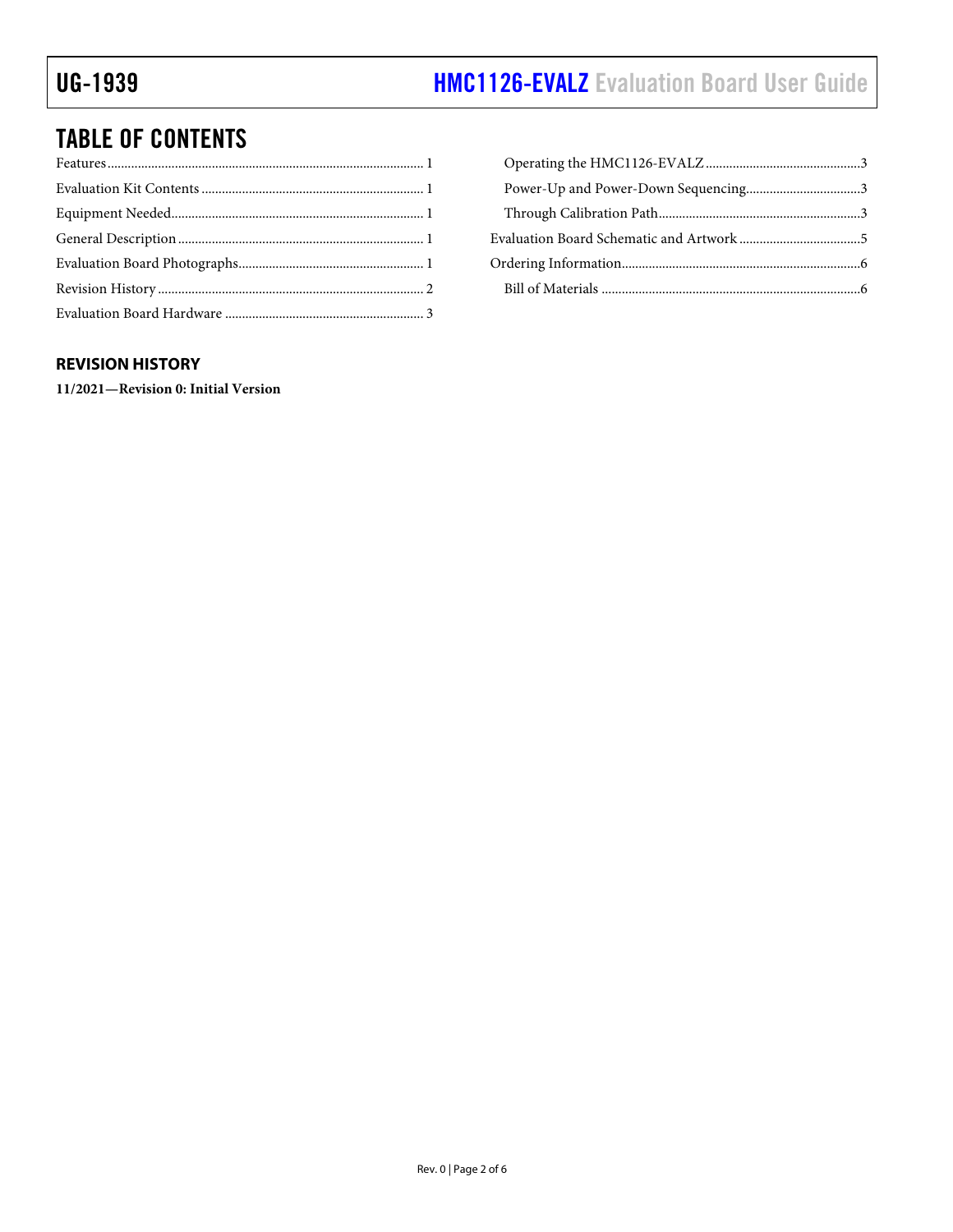## <span id="page-2-1"></span><span id="page-2-0"></span>EVALUATION BOARD HARDWARE **OPERATING THE HMC1126-EVALZ**

A 5 V power supply that can source up to 200 mA is required to provide the main bias to the HMC1126-EVALZ (se[e Figure 4\)](#page-3-0). Connect the 5 V power supply to the VDD SMT test point. In addition, a 0 V to  $-2$  V power supply that can source  $±1$  mA and a 1 V power supply that can source 1 mA are required to provide bias control. Connect the 0 V to −2 V power supply to the VGG1 SMT test point, and connect the 1 V power supply to the VGG2 SMT test point. Because there is no ground pin on the HMC1126-EVALZ, connect the ground cable by attaching a clip lead to one of the RF connector edges or to one of the available holes in the PCB.

## <span id="page-2-2"></span>**POWER-UP AND POWER-DOWN SEQUENCING**

To avoid damaging the device, careful attention must be paid to the sequencing of the RF input, the gate bias voltages, and the drain bias voltage.

See the [HMC1126ACEZ](https://www.analog.com/HMC1126ACEZ?doc=HMC1126-EVALZ-UG-1939.pdf) data sheet for the bias sequencing information.

## <span id="page-2-3"></span>**THROUGH CALIBRATION PATH**

The HMC1126-EVALZ includes a calibration path (see the evaluation board schematic and assembly drawing i[n Figure 5](#page-4-1) an[d Figure 6,](#page-4-2) respectively). CAL1 and CAL2 must be populated with RF connectors to use the through calibration path[. Figure 3](#page-2-4) shows the insertion loss, input return loss, and output return loss of the through calibration path. [Table 1](#page-2-5) details the insertion loss of the through calibration path.



<span id="page-2-4"></span>*Figure 3. Insertion Loss and Return Loss (Input and Output) of the Through Calibration Path*

<span id="page-2-5"></span>

|  | Table 1. Insertion Loss of the Through Calibration Path |  |
|--|---------------------------------------------------------|--|
|--|---------------------------------------------------------|--|

| <b>Frequency (GHz)</b> | ັ<br><b>Insertion Loss (dB)</b> |
|------------------------|---------------------------------|
| 0.4                    | $-0.11$                         |
| 1                      | $-0.16$                         |
| 5                      | $-0.41$                         |
| 10                     | $-0.58$                         |
| 15                     | $-0.77$                         |
| 20                     | $-0.93$                         |
| 25                     | $-1.0$                          |
| 30                     | $-1.1$                          |
| 35                     | $-1.3$                          |
| 40                     | $-1.5$                          |
| 45                     | $-1.7$                          |
| 50                     | $-1.7$                          |
| 52                     | $-1.9$                          |
| 55                     | $-2.0$                          |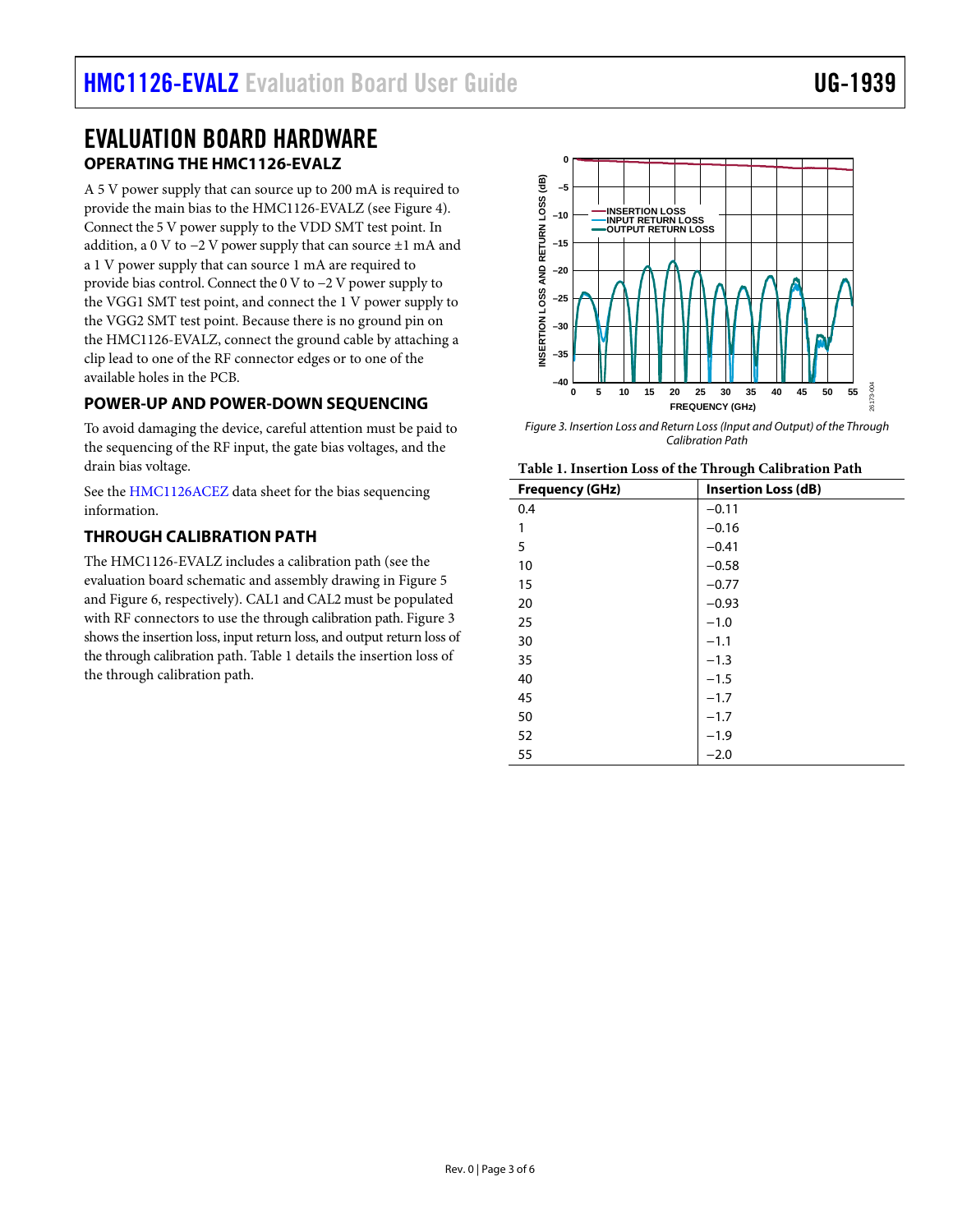

<span id="page-3-0"></span>*Figure 4. Operating the HMC1126-EVALZ*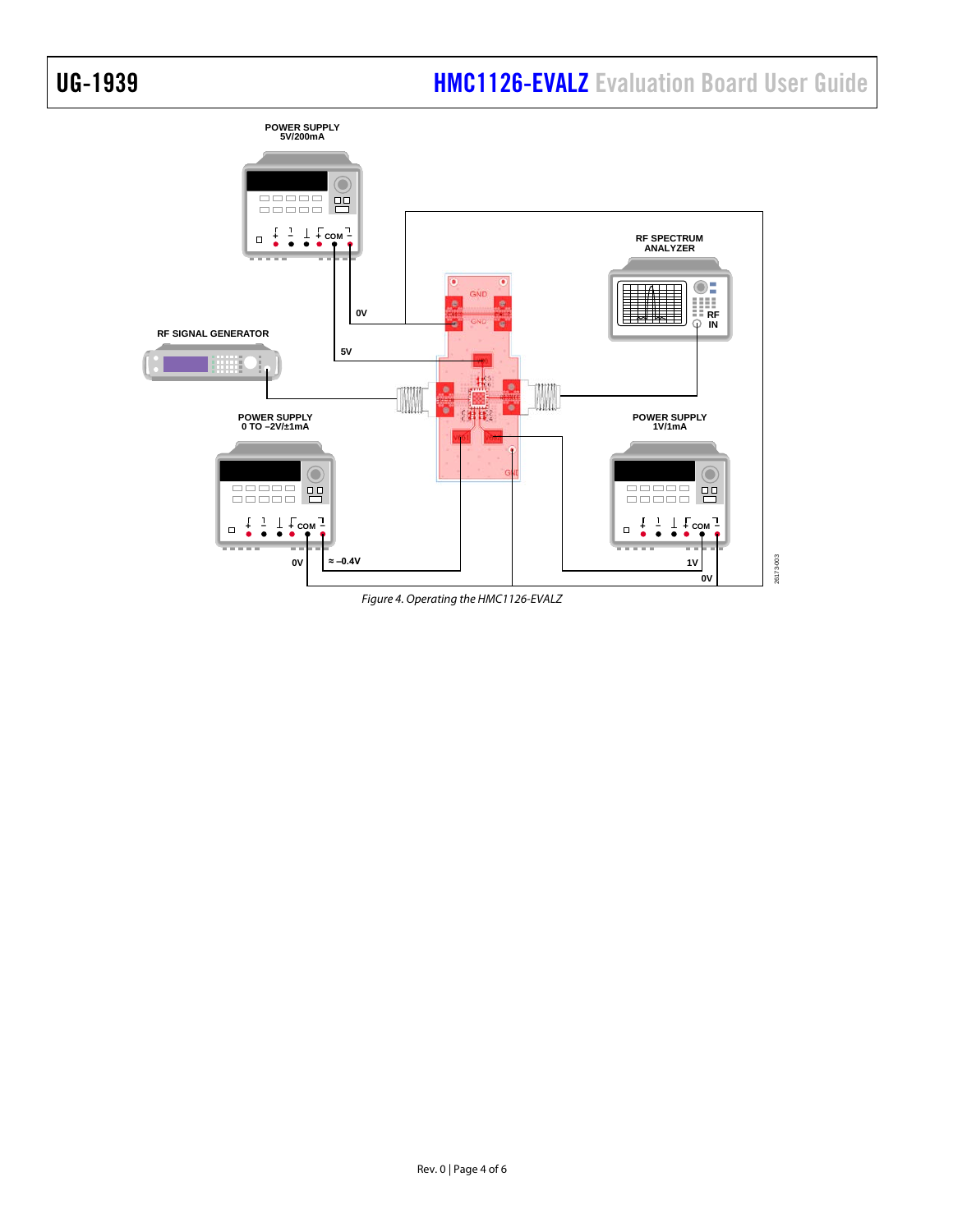26173-005

# <span id="page-4-0"></span>EVALUATION BOARD SCHEMATIC AND ARTWORK



<span id="page-4-1"></span>

<span id="page-4-2"></span>*Figure 6. HMC1126-EVALZ Assembly Drawing (CAL1 and CAL2 Not Installed)*

26173-006